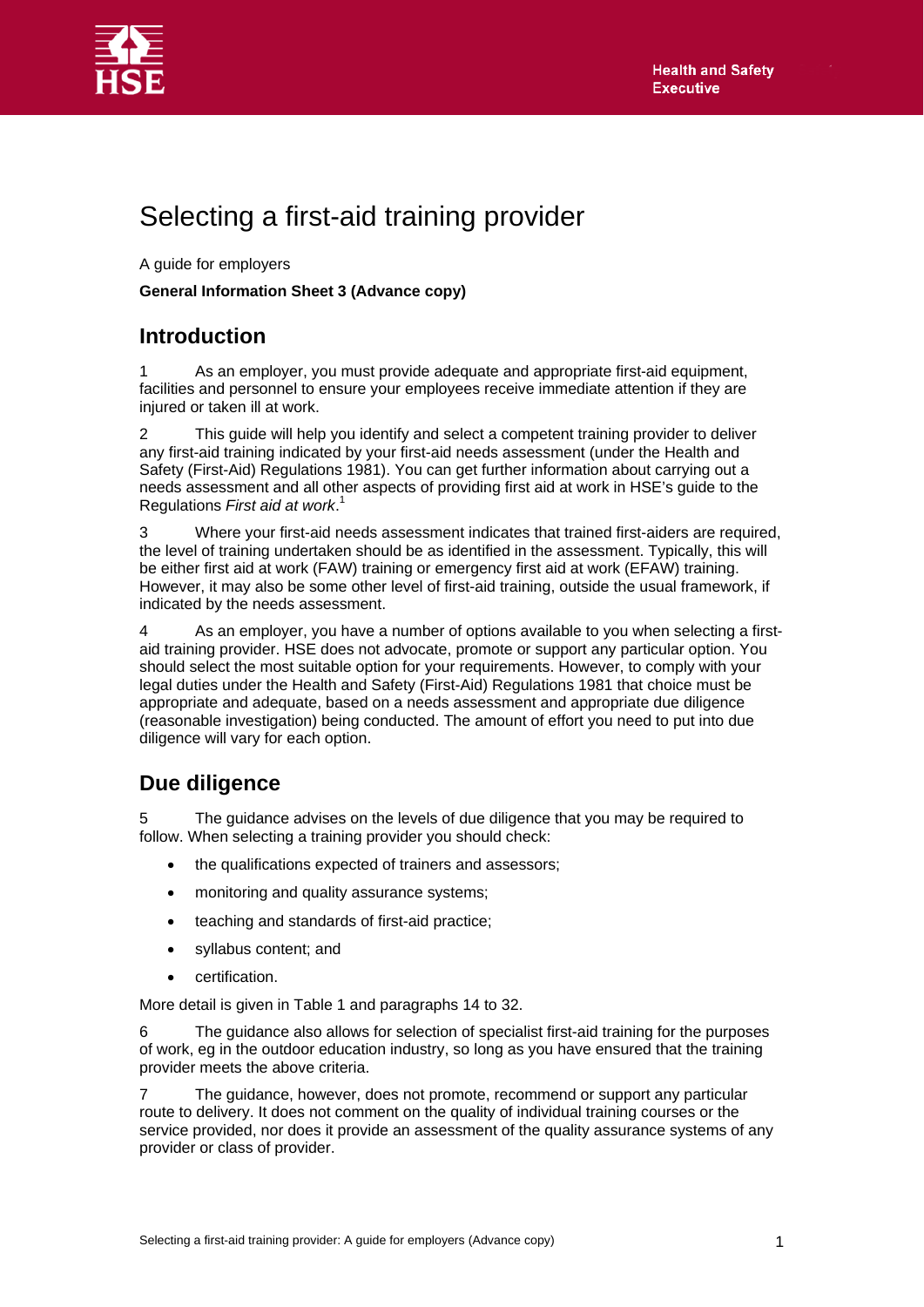8 Clearly, as an employer, you will require some assurance that the due diligence criteria are adequately met and that you have selected an appropriate training provider. All training providers should be able and prepared to demonstrate how they satisfy these criteria. Clarity in this area will be beneficial to both employers and first-aid training providers.

#### **Options**  *External training providers*

9 Training providers have to show an employer that they are competent to deliver firstaid training and have the relevant quality assurance systems in place. First-aid training is available from a wide range of providers who choose to:

- offer regulated qualifications; or
- operate under voluntary accreditation schemes; or
- operate independently of any such accreditation scheme (including trade/industry bodies).

10 First-aid training is also available from the Voluntary Aid Societies (St John Ambulance, British Red Cross and St Andrew's First Aid).

Regulated qualifications are delivered by training centres recognised by a regulated 'awarding organisation' (AO). These AOs are regulated by the qualification regulators (Ofqual, SQA or the Welsh Government)<sup>[\\*](#page-1-0)</sup> against standards for the design, delivery and award of qualifications. As part of the regulated standards, AOs must have dedicated quality assurance processes to approve and monitor their recognised training centres. Also, the qualifications regulators stipulate that AOs and their training centres must work in compliance with the Assessment Principles for First Aid Qualifications (which can be found on the Skills for Health website [www.skillsforhealth.org.uk](http://www.skillsforhealth.org.uk/)) and the criteria in paragraph 5.

12 You are not required to formalise or write down the checks you carry out when choosing a training provider but it may be useful for you to retain a written record. By documenting the checks you have undertaken to confirm the competence of a training provider. By retaining a record of those steps, you can demonstrate to an employee, a safety representative, HSE or a local authority inspector how you selected a training provider/organisation. The checklist in Table 1 can be used for this purpose. Due to awarding organisations offering 'regulated qualifications', you do not have to use the checklist to satisfy yourself of the competency of that organisation.

#### *In-house training*

l

13 Should an employer decide to provide first-aid training in-house they will need to make sure that the first-aid training is fit for purpose by ensuring:

- the content of any first-aid training is appropriate (see paragraph 11) and that elements of the syllabus in common with FAW or EFAW (see Appendices 1 and 2) are delivered in accordance with currently accepted standards for first-aid practice (paragraph 23);
- in-house individuals acting as trainers/assessors have the necessary skills, qualifications and competencies expected of those working for an external training provider (paragraph 14);
- a system of quality assurance is in place ensuring that the competence of trainers/assessors is regularly reviewed by competent 'verifiers'. These systems

<span id="page-1-0"></span>Ofqual is the regulator of qualifications, examinations and assessments in England. SQA (the Scottish Qualifications Authority) and the Welsh Government carry out similar functions in Scotland and Wales.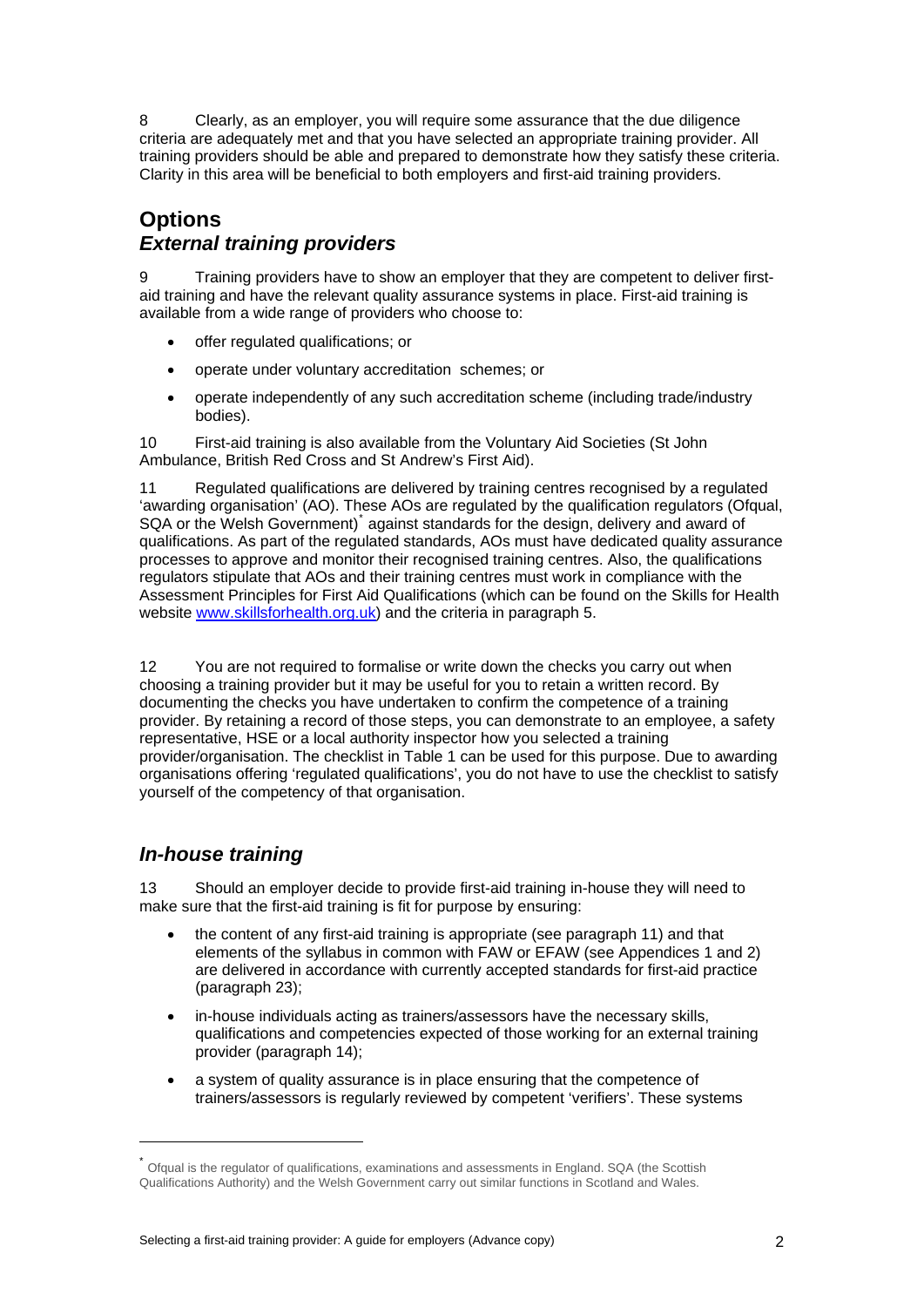should be reviewed on an annual basis by a competent person independent of those directly involved in the delivery/assessment of this training (paragraph 16);

- class sizes are appropriate and take account of the needs and capabilities of those undertaking any training (paragraph 20 and 21);
- certificates issued contain information in accordance with paragraph 32;
- equipment provided is suitable and sufficient (paragraph 16);
- training consists of sufficient, minimum contact training time (Table 1).

To help you comply with the law, and for the reasons set out in paragraph 13, you may find it beneficial to maintain good records.

| Table 1 Checklist for evaluating the competence of first-aid training organisations |
|-------------------------------------------------------------------------------------|
|-------------------------------------------------------------------------------------|

| <b>CHECK</b>                                                                                                                                                                                                                                                                                                                                                   | <b>YES</b> | <b>NO</b> | <b>NOTES</b> |
|----------------------------------------------------------------------------------------------------------------------------------------------------------------------------------------------------------------------------------------------------------------------------------------------------------------------------------------------------------------|------------|-----------|--------------|
| Trainers/assessors                                                                                                                                                                                                                                                                                                                                             |            |           |              |
| Do the trainers/assessors have a current FAW certificate or<br>qualify for an exemption?                                                                                                                                                                                                                                                                       |            |           |              |
| Do the trainers/assessors have an appropriate<br>training/assessing qualification?                                                                                                                                                                                                                                                                             |            |           |              |
| <b>Quality assurance</b>                                                                                                                                                                                                                                                                                                                                       |            |           |              |
| Is there a documented quality assurance plan designating<br>an individual to take responsibility for quality assurance,<br>including assessment of the performance of<br>trainers/assessors at least annually?                                                                                                                                                 |            |           |              |
| Does the designated person have a current FAW certificate<br>or qualify for an exemption?                                                                                                                                                                                                                                                                      |            |           |              |
| Does the designated person have an assessing/verifying<br>qualification?                                                                                                                                                                                                                                                                                       |            |           |              |
| Is there a documented course evaluation procedure?                                                                                                                                                                                                                                                                                                             |            |           |              |
| Is there a documented complaints procedure?                                                                                                                                                                                                                                                                                                                    |            |           |              |
| Teaching currently accepted first-aid practice                                                                                                                                                                                                                                                                                                                 |            |           |              |
| Is FAW/EFAW taught in accordance with current guidelines<br>on adult basic life support published by the Resuscitation<br>Council (UK), and for other aspects of first aid, in<br>accordance with current guidelines published by the<br>Voluntary Aid Societies or other published guidelines that<br>are supported by a responsible body of medical opinion? |            |           |              |
| <b>Training syllabus</b>                                                                                                                                                                                                                                                                                                                                       |            |           |              |
| Does the course content adequately meet the needs of<br>your workplace as indicated by your first-aid needs<br>assessment?                                                                                                                                                                                                                                     |            |           |              |
| For FAW, does the syllabus include the topics listed in<br>Appendix 1 and does the course include at least 18 training<br>and assessment contact hours, over three days?                                                                                                                                                                                       |            |           |              |
| For FAW requalification, does the syllabus include the<br>topics listed in Appendix 1 and does the course last at least<br>12 training and assessment contact hours, over two days?                                                                                                                                                                            |            |           |              |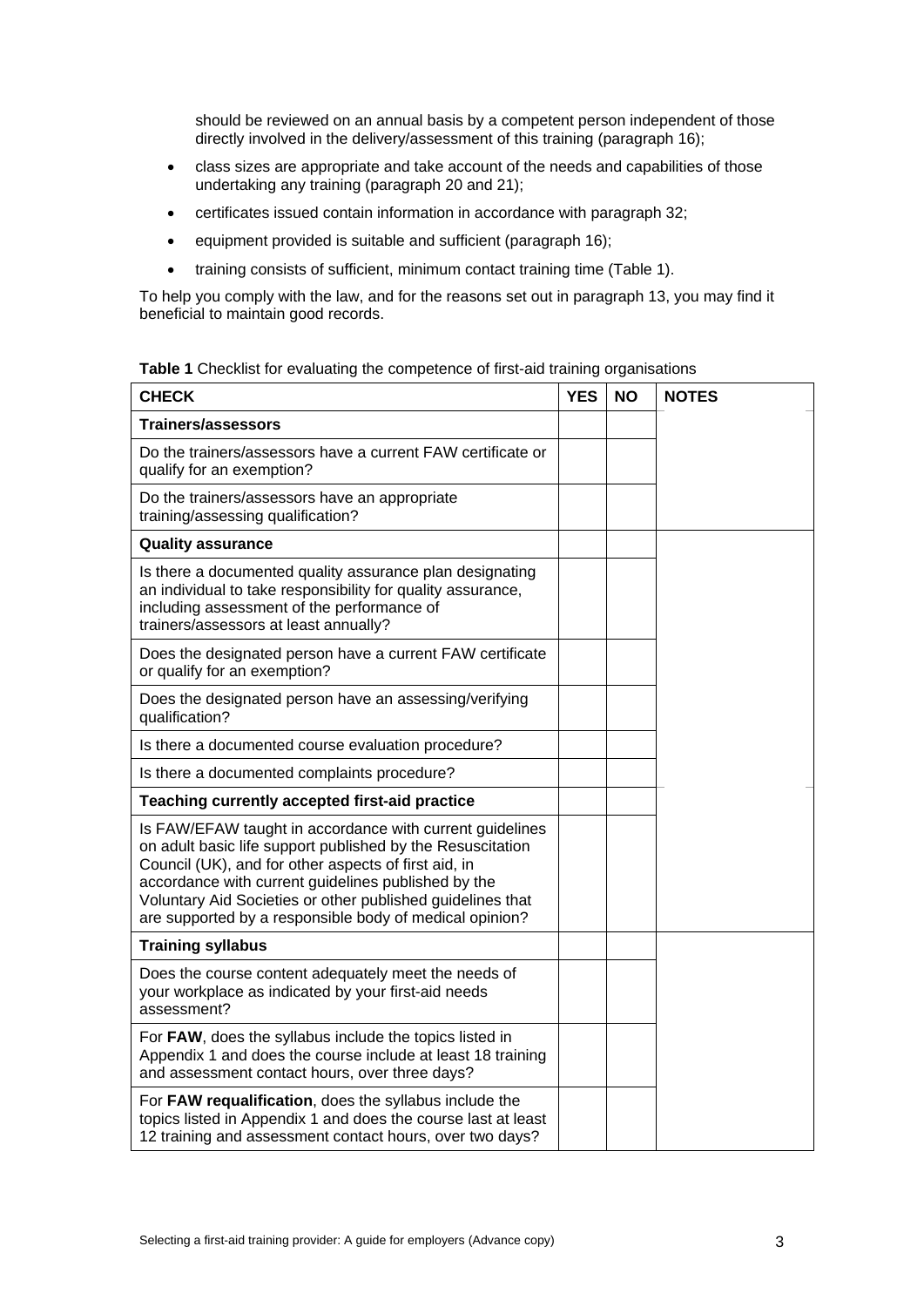| <b>CHECK</b>                                                                                                                                                                                                                                                                                                              | <b>YES</b> | <b>NO</b> | <b>NOTES</b> |
|---------------------------------------------------------------------------------------------------------------------------------------------------------------------------------------------------------------------------------------------------------------------------------------------------------------------------|------------|-----------|--------------|
| For <b>EFAW</b> , does the syllabus include the topics listed in<br>Appendix 2 and does the course last at least six training<br>and assessment contact hours, over one day?                                                                                                                                              |            |           |              |
| For EFAW requalification, does the syllabus include the<br>topics listed in Appendix 2 and does the course last at least<br>six training and assessment contact hours, over one day?                                                                                                                                      |            |           |              |
| <b>Certificates</b>                                                                                                                                                                                                                                                                                                       |            |           |              |
| Do the certificates issued to students assessed as<br>competent contain the name of the training organisation,<br>the title of the qualification (eg FAW or EFAW), reference to<br>the Health and Safety (First-Aid) Regulations 1981, the<br>date of issue and confirmation the certificate is valid for<br>three years? |            |           |              |
| (If training is neither FAW nor EFAW the certificate should<br>also list the learning outcomes of the syllabus on which<br>candidates have been assessed.)                                                                                                                                                                |            |           |              |

# **Are the trainers/assessors competent?**

14 Trainers/assessors should have knowledge and competence in first aid, as demonstrated by:

- a current, valid FAW certificate; or
- being registered and licensed as a doctor with the General Medical Council; or
- current registration as a nurse with the Nursing and Midwifery Council; or
- current registration as a paramedic with the Health and Care Professions Council; and
- a knowledge and competence in training and/or assessing, demonstrated by holding a training/assessing qualification such as those listed in Table 2;

15 The list in Table 2 is not exhaustive but provides a guide to acceptable training and assessing qualifications. Trainers who also assess student competence should hold a qualification (or separate qualifications) that enables them to perform both of these functions. A training organisation may use different individuals to train and assess students and they should hold qualifications appropriate for their role.

| Qualification                                                 | <b>Train</b> | <b>Assess</b> |
|---------------------------------------------------------------|--------------|---------------|
| A1 (D32/33) – Assess candidates using a range of methods      |              | ✓             |
| A2 (D32) - Assess candidates' performance through observation |              | ✓             |
| Cert Ed, PGCE, B Ed, M Ed                                     | ✓            | ✓             |
| CTLLS/DTLLS                                                   | ✓            | ✓             |
| English National Board 998                                    | ✓            | ✓             |
| First Aid at Work Trainer/Assessor qualification*             | ✓            | ✓             |
| Further and Adult Education Teacher's Certificate             | ✓            | ✓             |
| <b>IHCD Instructional Methods</b>                             | ✓            | ✓             |
| <b>IHCD Instructor Certificate</b>                            | ✓            | ✓             |

**Table 2** Acceptable training/assessing qualifications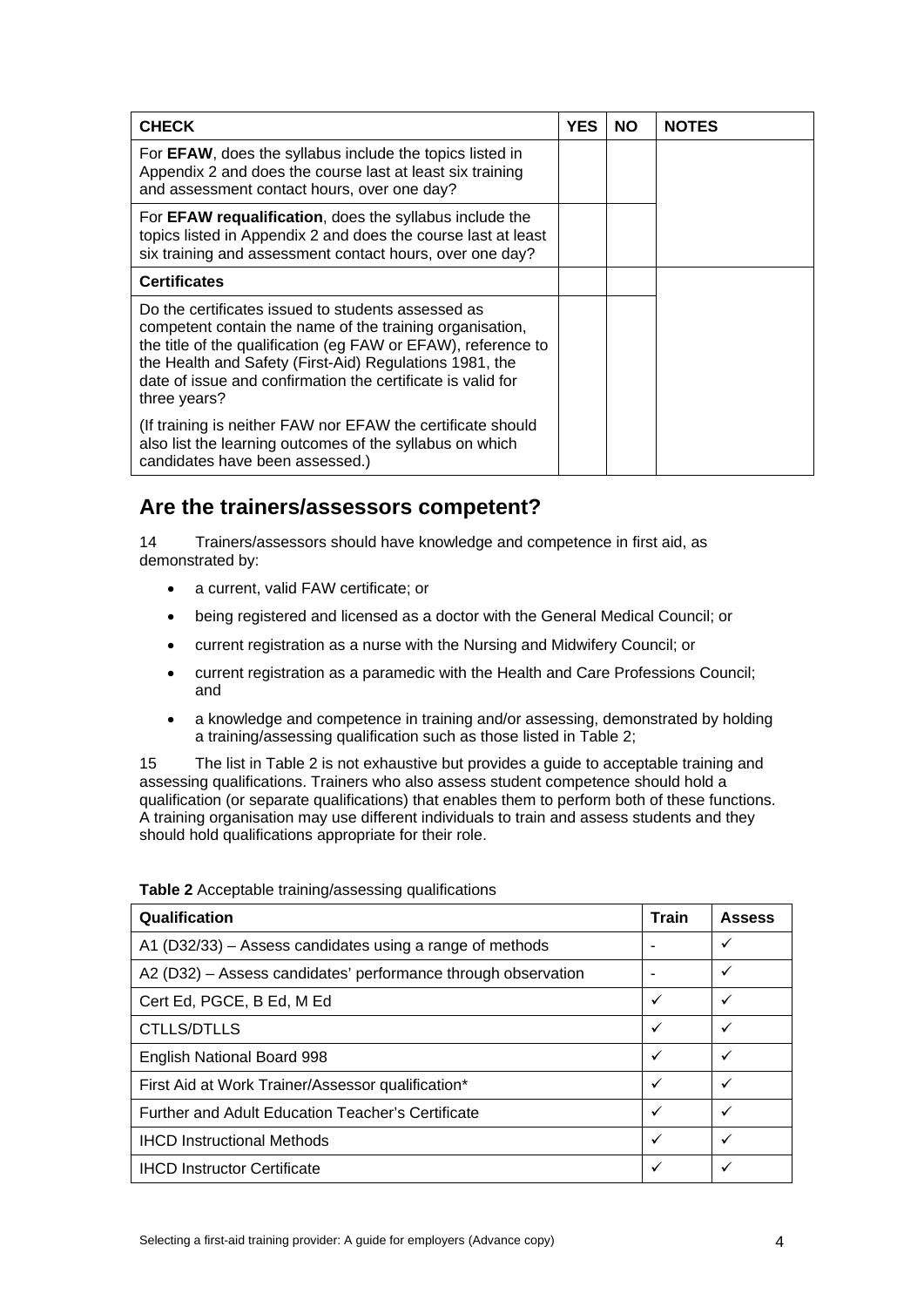| Qualification                                                                                        | <b>Train</b> | <b>Assess</b> |
|------------------------------------------------------------------------------------------------------|--------------|---------------|
| Learning and Development Unit 9D - Assess workplace competence<br>using direct and indirect methods  |              | ✓             |
| Learning and Development Unit 9D1 - Assess workplace competence<br>using direct and indirect methods |              | ✓             |
| Nursing mentorship qualifications                                                                    | ✓            | ✓             |
| <b>PTLLS</b>                                                                                         | ✓            |               |
| PTLLS with unit 'Principles and Practice of Assessment'                                              | ✓            | ✓             |
| QCF Qualifications based on the Learning and Development NOS for<br>assessors                        |              | ✓             |
| S/NVQ level 3 in training and development                                                            | ✓            | ✓             |
| S/NVQ level 4 in training and development                                                            | ✓            | ✓             |
| <b>TQFE (Teaching Qualification for Further Education)</b>                                           | ✓            | ✓             |
| Training Group A22, B22, C21, C23, C24                                                               | ✓            |               |
| Level 3 Award in Education & Training                                                                | ✓            | ✓             |
| Level 4 Certificate in Education & Training                                                          | ✓            | ✓             |
| Level5 Diploma in Education & Training                                                               | ✓            | ✓             |

\* From 1 October 2015 this qualification will no longer be considered valid for the purposes of demonstrating competence to train or assess first aid.

# **Is there a quality assurance system in place to monitor the quality of training?**

16 The training organisation should have:

- a suitable and documented quality assurance plan designating an individual to take responsibility for quality assurance, including assessment of the skills of trainers/assessors at least annually. This 'designated person', who can be from inside or outside the organisation, should be independent of training delivery and demonstrate competence for their role (see paragraphs 17 and 18);
- a documented course evaluation procedure that includes feedback from students;
- a documented complaints procedure;
- a mechanism for retaining a detailed record of assessments for each student and store those records for a minimum of three years after completion of the course;
- sufficient quantity of well-maintained equipment that permits students to complete their training and assessment within the appropriate number of contact hours;
- where training is provided in blocks, these blocks should be not less than two hours in duration and ensure the candidate has completed the course and the assessment within a reasonable time frame, ie for 3-day FAW – 10 weeks, 2-day requalification FAW – 6 weeks, and EFAW – 3 weeks.

17 The designated person should also have knowledge and competence in first aid, as demonstrated by:

- a current, valid FAW certificate; or
- being registered and licensed as a doctor with the General Medical Council; or
- current registration as a nurse with the Nursing and Midwifery Council; or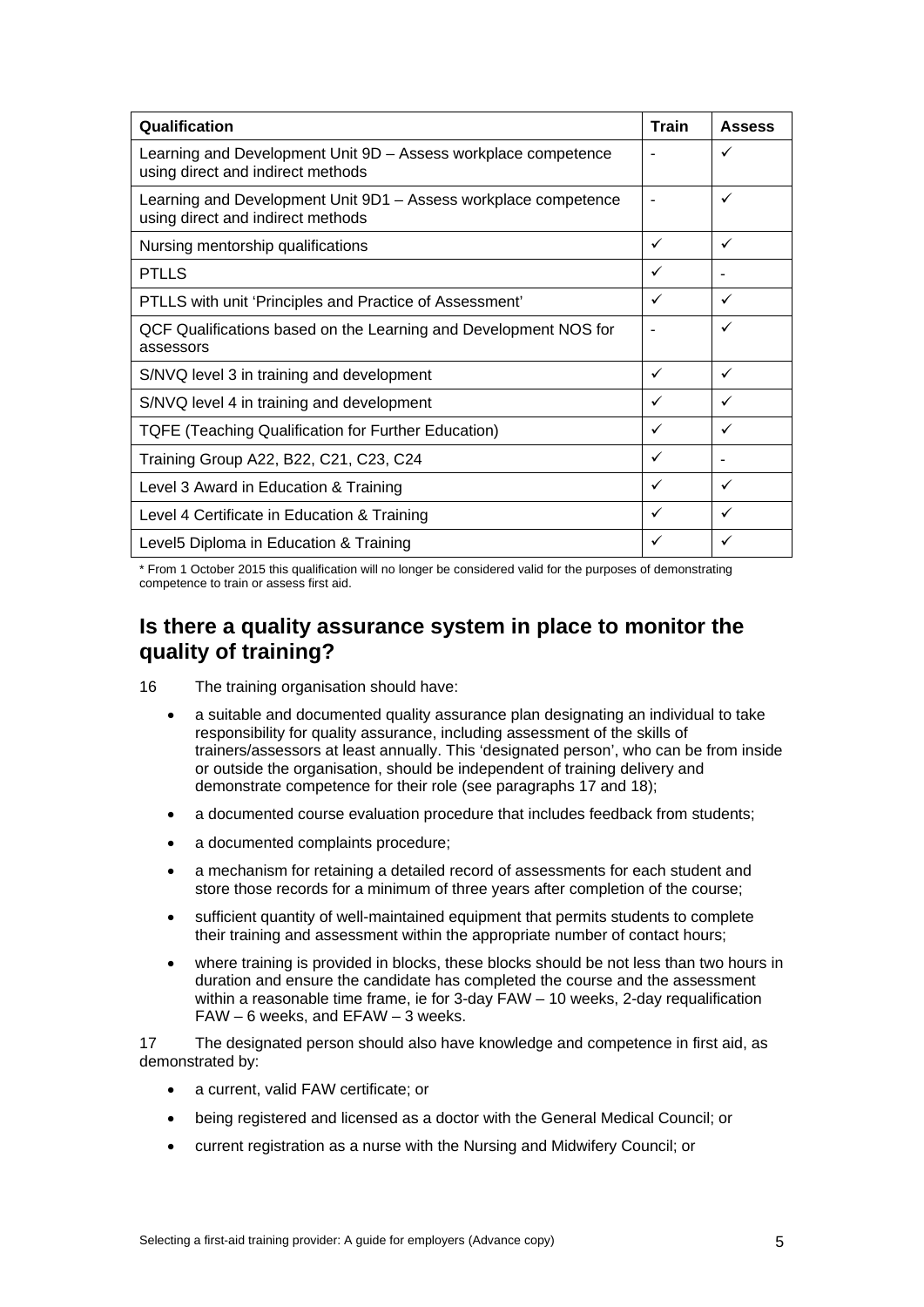- current registration as a paramedic with the Health and Care Professions Council; and
- an in-depth knowledge of the subject of first aid and first-aid training.

18 The designated person should also have knowledge and competence in assessing and verifying qualifications, as demonstrated by:

- an assessing qualification such as those listed in Table 2; and
- a verifying qualification such as those listed in Table 3; or
- working towards such a qualification with the objective of achieving it within two years, providing they have previous experience of verifying first-aid training and assessing qualifications.

19 The list in Table 3 is not exhaustive, but provides a guide to acceptable verification qualifications.

**Table 3** Acceptable verifying qualifications

| Qualification                                                                                         |
|-------------------------------------------------------------------------------------------------------|
| D34 - Internally verify the assessment process                                                        |
| D35 - Externally verify the assessment process                                                        |
| V1 - Conduct internal quality assurance of the assessment process                                     |
| V2 – Conduct external quality assurance of the assessment process                                     |
| Level 4 Award in the internal quality assurance of assessment processes and practice                  |
| Level 4 Award in the external quality assurance of assessment processes and practice                  |
| Level 4 Certificate in leading the internal quality assurance of assessment processes and<br>practice |
| . how all a cartificate in leading the external quality assurance of assessment processes and         |

ll 4 Certificate in leading the external quality assurance of assessment processes anc practice

# **Have training providers demonstrated that they work to accepted standards for training?**

20 Training organisations should demonstrate that class size is appropriate. For example where first-aid training is provided in class sizes of greater than 12, unless additional trainers and/or assessors are provided there may be concerns over addressing the training needs of individual candidates or adequately assessing their competence.

21 Where your candidates for training have learning or communication difficulties these should be communicated to your training provider. The training provider should then make reasonable adjustments to accommodate their learning needs, eg provision of additional learning support.

22 Where candidates have a disability, training providers should make reasonable adjustments during the period of training. However, at the formal (summative) assessment stages the candidate must demonstrate their first-aid competence without assistance of any kind.

# **Is first aid taught in accordance with currently accepted firstaid practice?**

23 Training organisations should teach the first-aid management of injuries and illness, in relation to the topics covered in FAW/EFAW training courses, in accordance with: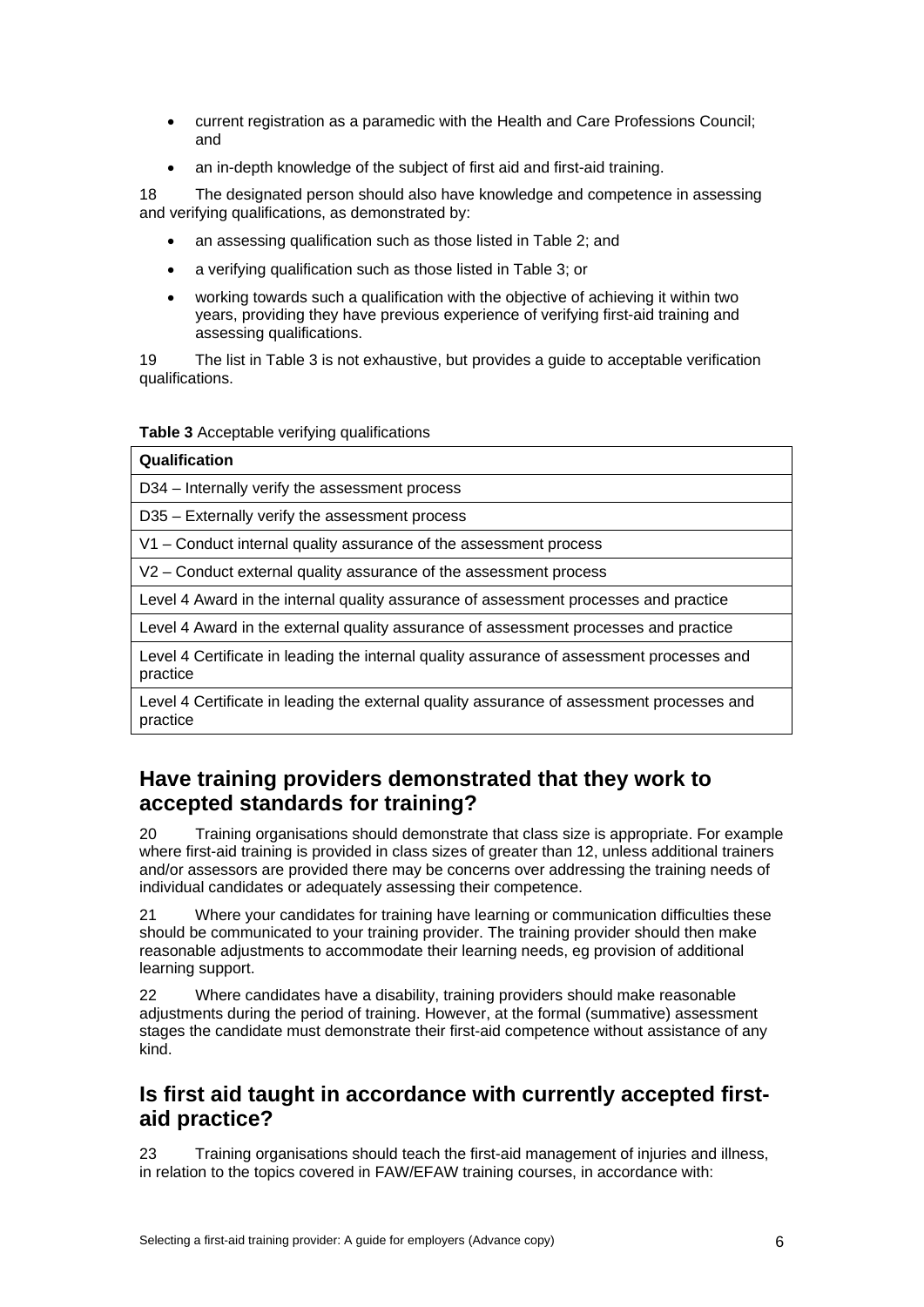- current guidelines published by the Resuscitation Council (UK); and
- the current edition of the first-aid manual of the Voluntary Aid Societies (St John Ambulance, British Red Cross, St Andrew's First Aid); or
- other published guidelines, provided they are in line with the two above or supported by a responsible body of medical opinion.

24 Where your first-aid needs assessment identifies, or where you choose to use qualifications other than FAW or EFAW to demonstrate workplace first-aid competence, you should ensure that common elements of the syllabus are taught in accordance with the same guidelines.

# **Does the first-aid training course cover an appropriate syllabus?**

25 **First aid at work** – the training organisation should provide a syllabus covering the topics listed in Appendix 1. The training and assessment face-to-face contact hours should be at least 18 hours (not including breaks) over a minimum period of three days.

26 **First aid at work requalification** – the training organisation should provide a syllabus covering the same topics as those in the initial first aid at work course (see Appendix 1). The training and assessment face-to-face contact hours should be at least 12 hours (not including breaks) over a minimum period of two days.

27 **Emergency first aid at work** – the training organisation should provide a syllabus covering the topics listed in Appendix 2. The training and assessment face-to-face contact hours should be at least six hours (not including breaks) over a minimum period of one day.

28 **Emergency first aid at work requalification** – the syllabus and duration of this course should be the same as for the initial EFAW course, ie six hours, not including breaks (see paragraph 28).

29 **Alternative qualifications** – where such qualifications are being used for the purposes of the Health and Safety (First-Aid) Regulations 1981, the syllabus should contain appropriate content to address the findings of the first-aid needs assessment. This is likely to contain elements common to, or indeed all the topics listed in the syllabus for FAW (see Appendix 1). The duration of training (not including breaks) should be based on comparison of the proposed syllabus content with that for FAW and the time adjusted accordingly.

30 HSE does not accept qualifications where training is delivered in a blended, e-learning or distance format for compliance with the Health and Safety (First-Aid) Regulations 1981.

### **Do certificates issued to students assessed as competent contain appropriate information?**

31 The training organisation should only issue certificates to those students it has assessed as competent through demonstrating satisfactory knowledge, skills and understanding in all aspects of the training course.

32 The certificates should contain:

- the name of the training organisation (except in Scotland where regulated qualifications will bear the name of the Scottish Qualifications Authority);
- the name of the candidate;
- the title of the qualification (eg FAW or EFAW);
- an indication that the certificate has been issued for the purposes of complying with the requirements of the Health and Safety (First-Aid) Regulations 1981;
- confirmation that the certificate is valid for three years;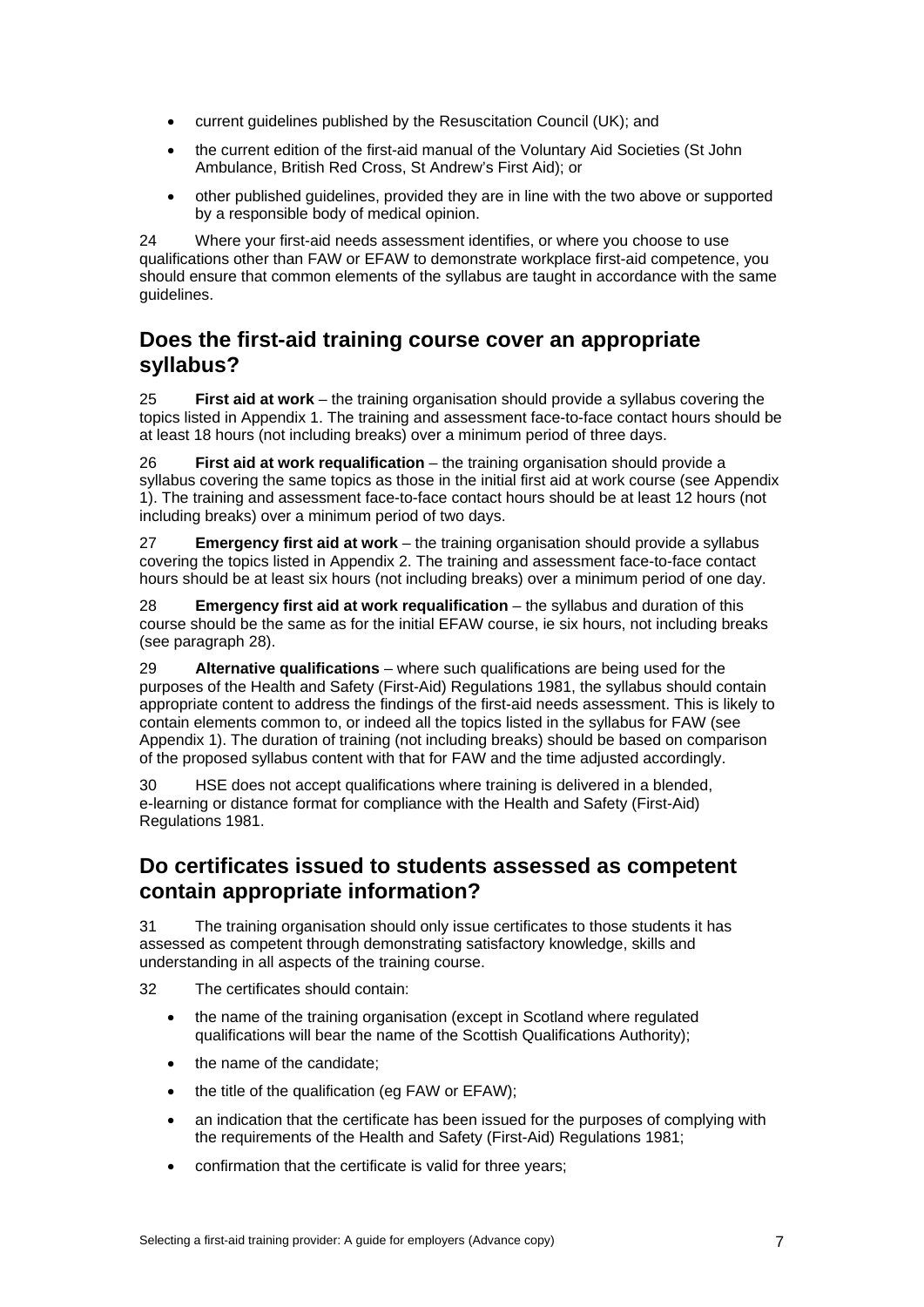- the commencement date;
- a statement that teaching was delivered in accordance with currently accepted firstaid practice; and
- if the qualification is neither FAW nor EFAW (or the training contains additional elements), the certificate should also provide an outline of the topics covered or the additional elements. This may be on the reverse of the certificate or as an appendix.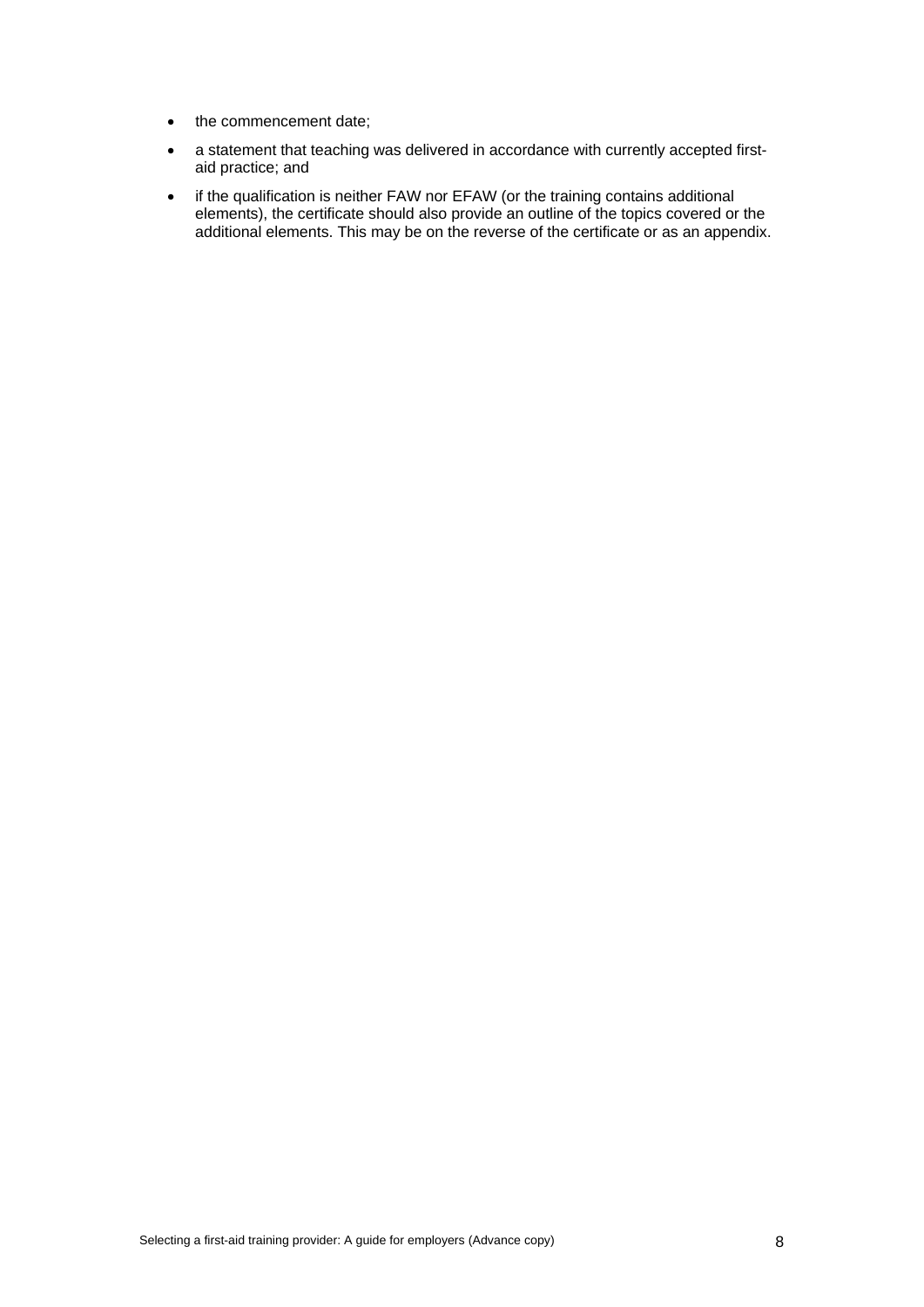# **Appendix 1 Content of a first aid at work (FAW) course**

This information has been reproduced from Appendix 5 of the 2013 edition of *First aid at work*. 1

On completion of training, whether a full FAW course or a FAW requalification course, successful candidates should have satisfactorily demonstrated competence in all of the subject areas listed in Appendix 2 and also to be able to:

- administer first aid to a casualty with:
	- o injuries to bones, muscles and joints, including suspected spinal injuries;
	- o chest injuries;
	- o burns and scalds;
	- o eye injuries;
	- o sudden poisoning;
	- o anaphylactic shock;
- recognise the presence of major illness and provide appropriate first aid (including heart attack, stroke, epilepsy, asthma, diabetes).

### **Appendix 2 Content of an emergency first aid at work (EFAW) course**

This information has been reproduced from Appendix 6 of the 2013 edition of *First aid at work*. 1

On completion of training, successful candidates should be able to:

- understand the role of the first-aider, including reference to:
	- o the importance of preventing cross-infection;
	- o the need for recording incidents and actions;
	- o use of available equipment;
- assess the situation and circumstances in order to act safely, promptly and effectively in an emergency;
- administer first aid to a casualty who is unconscious (including seizure);
- administer cardiopulmonary resuscitation;
- administer first aid to a casualty who is choking;
- administer first aid to a casualty who is wounded and bleeding;
- administer first aid to a casualty who is suffering from shock;
- provide appropriate first aid for minor injuries (including small cuts, grazes and bruises, minor burns and scalds, small splinters).